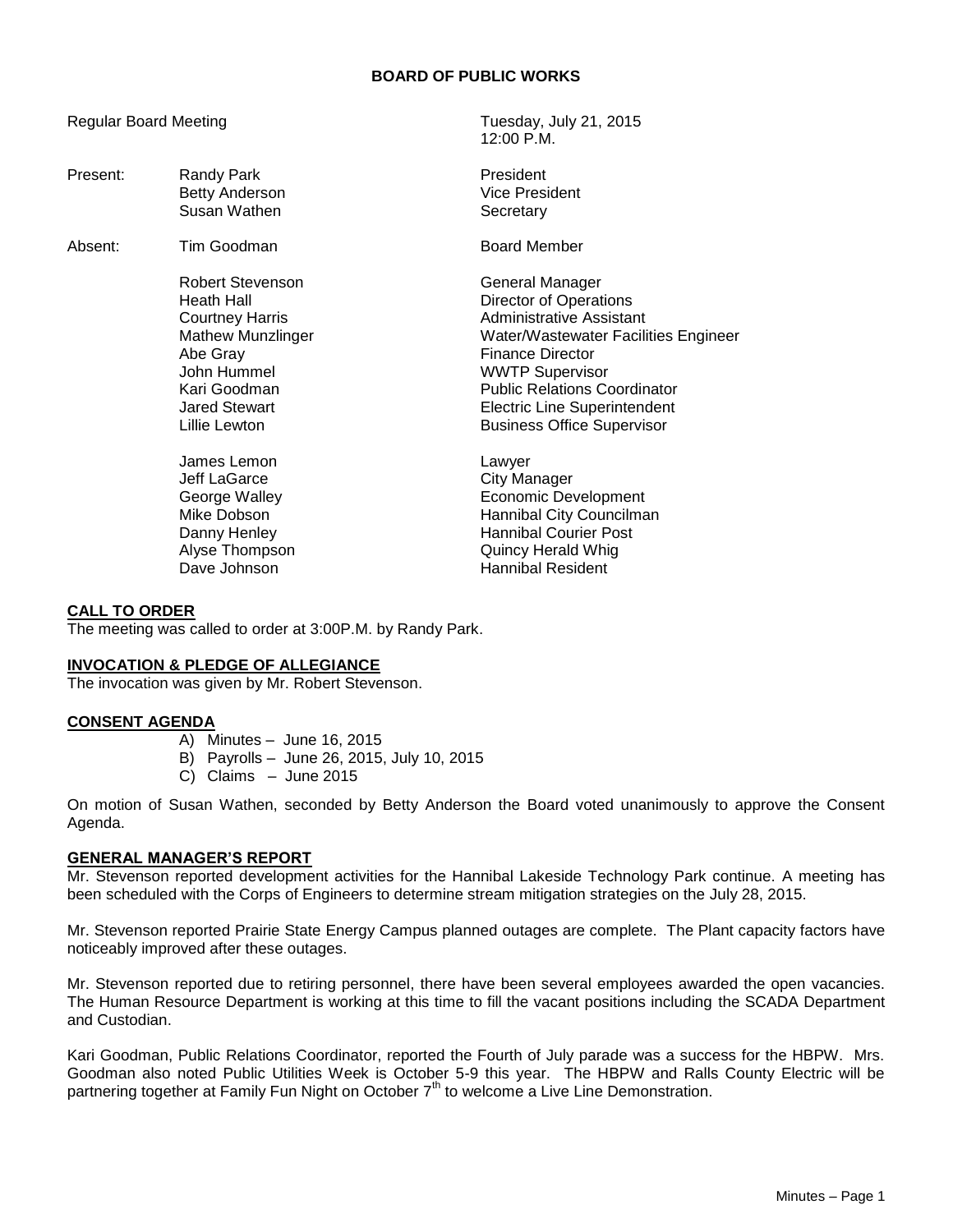# **OPERATIONS REPORT**

Mr. Hall reported at the end of June, the current contract for street and sidewalk repairs ended with Paul White Construction. It was decided moving forward the Hannibal City Employees from the Street Department will now perform the street and sidewalk repairs. The HBPW will be charged accordingly for labor, materials, and equipment charges each month.

Mr. Hall reported due to the Mississippi river rising to levels above 20 feet, emergency preparations had to be made during the month. Currently all systems are back to normal with the exception of water to release from behind Bear Creek Dam.

Mr. Hall reported the Electric Department is continuing to recondition and relamp antique light poles. The Lineman have completed installation of all poles along the north side of Broadway, and have begun installing new arms and lamps on McMasters Ave from Hwy 36 north to Hwy 168. Mr. Hall noted there will be a huge difference in the amount of light coverage after the project is completed.

Mr. Hall reported for the month of June the Electric Department maintained a 99.99% availability rate.

Mr. Hall reported the Water Department had a total of 16 excavations during the month of June that included leaks, new service installations, and fire hydrant repairs.

Mr. Hall reported the Sewer Crew responded to 15 reported stop ups with one being on the HBPW. There was eight wet weather Sanitary Sewer Overflows (SSOs) related to the heavy rains and flooding during the month of June.

Mr. Hall reported Matthew Jones, IT, is working with BlueBird Network to install fiber to the City Hall that will allow the current payment station to have real-time connectivity back to the main office at the HBPW. Mr. Jones is also working with BlueBird Network to begin the installation of fiber to various SCADA control stations and electric substations. This new fiber will replace the current radio based method and allow for future installation of equipment which requires faster communication methods such as remote video monitoring.

### **FINANCIAL REPORT**

Abe Gray presented the Board with the financial results for the month of May and year to date results. Mr. Gray noted the auditors will be coming to the HBPW late summer/early fall to begin the annual auditing process.

### **PROJECTS REPORT**

Mathew Munzlinger presented the Board with an updated progress report of ongoing projects. This includes projects from the Water System and Water Treatment Plant, as well as the Sewer System and Wastewater Treatment Plant. Mr. Munzlinger noted the progress of these projects and studies is acceptable and will continue as weather permits.

Mr. Munzlinger reported the Southside Water Tower Contract approved by the Board in May was rejected by MDNR and has been issued for re-bid. Bids are due by July 31, 2015.

On motion of Susan Wathen, seconded by Betty Anderson, the Board voted unanimously to approve the Regular Reports.

### **NEW BUSINESS**

### *Private Sewers*

Mr. Hall presented a map of the Sherwood Estates Subdivision and discussed a time line of key events to give the Board Members information regarding private sewers in that location. The subdivisions sanitary sewer piping system remains private, but the lift station and force sewer main are maintained by the HBPW. The HBPW is not responsible for system maintenance on private sewers in this area, and select customers have not been informed of their responsibility. Mr. Hall noted the City charter states the HBPW is not responsible for maintenance on private sewers, and no easements were given in that area at the time of construction. After much discussion, and legal input from Mr. James Lemon, it was decided among the HBPW Board Members that a notice will need to be mailed out annually to all owners of private sewers educating them on the responsibilities for operation and maintenance. This notice will also include information developing a sewer district and upgrading the private system to the HBPW standards The Board recommended not performing any maintenance or repair work(even stop-ups) on private sewer systems. If at such time the owner needs assistance from the HBPW with their private sewer, Mr. Lemon's recommended the HBPW obtain a formal statement and specific policy from Missouri Intergovernmental Risk Management Association (MIRMA) to follow the City charter.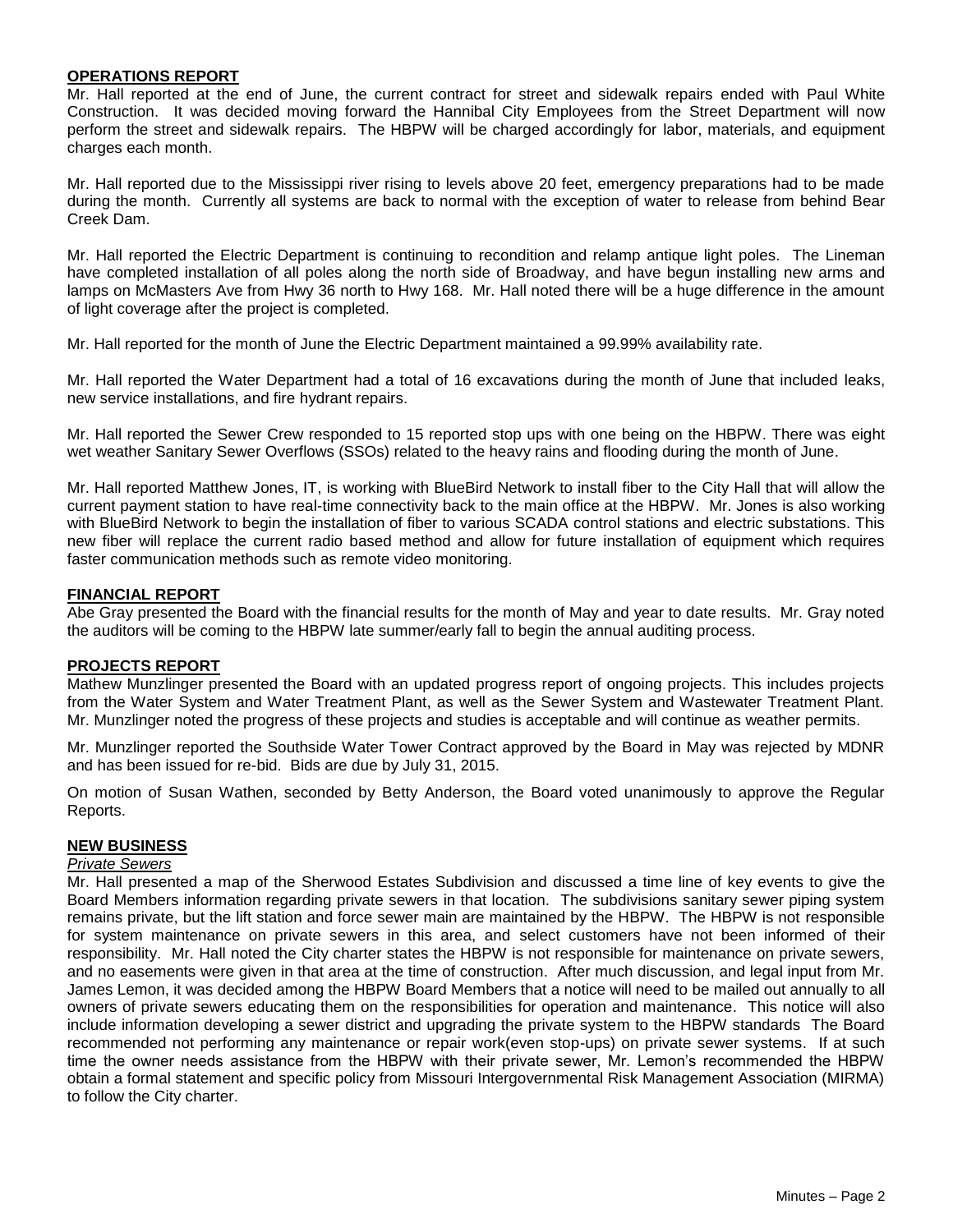## *Habitat for Humanity*

Mr. Hall presented a letter from the Mark Twain Habitat for Humanity requesting the HBPW provide electric, water, and sewer connections free of charge for the current home being built at 410 Riverside Drive. This would also apply to future homes built by the non-profit organization within the city limits of Hannibal. This would include making the connections for electric, water, and sewer, any normal tapping fees, and exposing the main lines and installing service lines to the property line. Mr. Hall recommended the Board reward the Habitat for Humanity free services for 410 Riverside Drive and any future constructed future constructed homes will need individual requests for any free services.

On motion of Susan Wathen, seconded by Betty Anderson, the Board voted unanimously to approve the tapping fees be waived for the home being constructed at 410 Riverside Drive.

### *Partnership Agreement with Bluebird Network*

Mr. Stevenson reported the HBPW has followed a Technology Work Plan since 2012 to implement the fiber loop project with Bluebird Network. A partnership agreement was presented to aid completion of this project. Mr. Stevenson noted the Partnership Agreement presented requires the HBPW to honor a capital investment upon completion of installation, and pay a monthly service fee. These amounts have been budgeted in the FY2015-2016 Budget, and Mr. Stevenson recommends approving the Partnership Agreement with Bluebird Network as presented.

On motion of Betty Anderson, seconded by Susan Wathen, the Board voted unanimously to approve the Partnership Agreement with Bluebird Network as presented.

### *Mixing Zone Study*

Matt Munzlinger reported the staff has been working with MDNR for approximately two years on the renewal of the WWTP NPDES permit. The next step is the completion of a mixing zone study. The study will evaluate the potential of raising the limits contained in the NPDES Permit because of the dilution volume of the receiving stream, the Mississippi River. Black and Veatch have provided a proposal to develop this Mixing Zone Study work plan for a fee not to exceed \$9,880.00. Mr. Munzlinger requested approval for Black & Veatch to complete the development of the Mixing Zone Study work plan.

On motion of Betty Anderson, seconded by Susan Wathen, the Board voted unanimously to approve the Black & Veatch Mixing Zone Study for a fee not to exceed \$9,800.00.

### *SRF Reimbursement Approval*

Matt Munzlinger reported in order to receive reimbursement for construction activities completed at the Water Treatment Plant prior to the SRF Loan closing, the Board will need to make and pass a resolution stating the intent to request reimbursement for construction activities completed prior to the loan closing. This is a requirement of the SRF Program. Mr. Munzlinger requested the Board approve a resolution with the following wording: *The HBPW wants to proceed with construction activities at the WTP before actually closing the SRF Loan. The HBPW intends to ask for reimbursement for eligible construction activities that were completed prior to the loan closing once the loan is actually finalized.*

On motion of Betty Anderson, seconded by Susan Wathen, the Board voted unanimously to approve to make and pass a resolution stating the intent to request reimbursement for construction activities completed prior to the loan closing for the SRF Reimbursement.

## **SPECIAL REPORTS**

Mr. Stevenson presented John Hummel's travel report to the Board Members thanking them for the opportunity to attend a course on June 29-30, 2015 entitled "Managing Up and Managing Across: Leadership Beyond Your Team" at the University of Wisconsin in Madison, Wisconsin.

### **COMMENTS FROM THE CITY ATTORNEY**

NONE